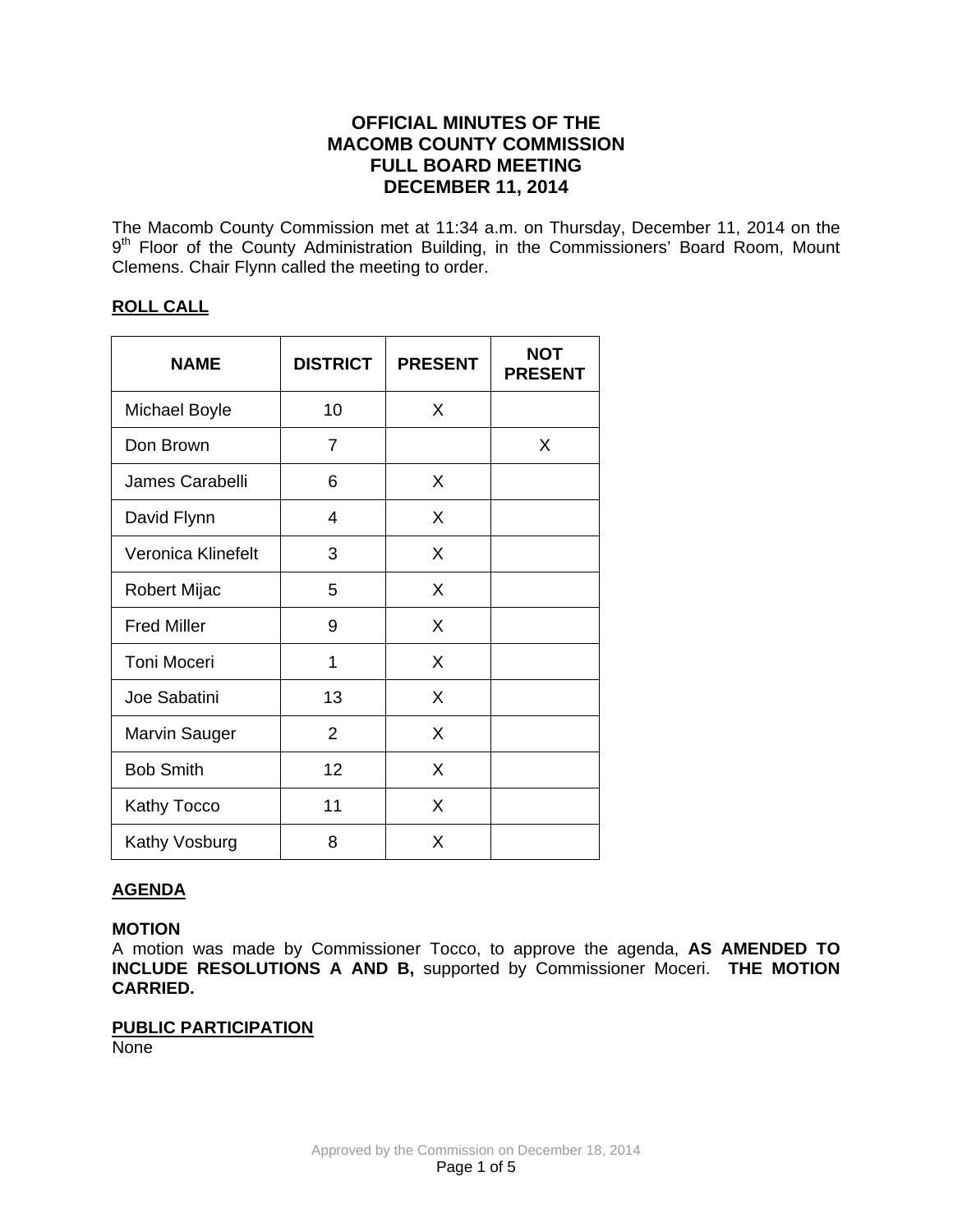#### **CORRESPONDENCE FROM EXECUTIVE**

None

# **GOVERNMENT OPERATIONS COMMITTEE MEETING – December 8, 2014**

The chair read the recommendations from the Government Operations Committee.

#### **MOTION**

**R14-262** A motion was made by Commissioner Klinefelt to adopt an Ordinance establishing the process for initiative and referendum; with a copy of this Board of Commissioners' action directed to be delivered forthwith to the Office of the County Executive, supported by Commissioner Carabelli.

#### **FRIENDLY AMENMENT**

Commissioner Klinefelt made a friendly amendment to remove from the ordinance, in Section 3. Petitions, the second sentence under Section B. that reads: "*At the time of executing the certificate of circulator, the circulator shall be registered in the city or township indicated in the certificate of circulator on the petition*." Commissioner Carabelli supported the amendment.

#### **THE MOTION CARRIED WITH THE FRIENDLY AMENDMENT.**

# **JUSTICE AND PUBLIC SAFETY COMMITTEE MEETING – December 9, 2014**

No report

# **ECONOMIC DEVELOPMENT MEETING – December 10, 2014**

No report

# **FINANCE COMMITTEE MEETING – December 11, 2014**

The reading of the recommendations from the Finance Committee was waived and a motion was made by Chair Miller, supported by Vice-Chair Moceri, to adopt the committee recommendations.

- **R14-263** Concur in the recommendation of the Macomb County Executive and the Human Resources and Labor Relations Department and approve ratification of a 2015 wage re-opener, as tentatively agreed to and ratified by the membership of the following bargaining groups: IUOE (Boiler Operators) and TPOAM (Circuit Court Officers and Professionals Association); further, a copy of this Board of Commissioners' action is directed to be delivered forthwith to the Office of the County Executive.
- **R14-264** Approve the FY 2014 Homeland Security Grant Program (HSGP) Interlocal Funding Agreement template for use with the City of Detroit, Monroe County, Oakland County, St. Clair County, Washtenaw County and Wayne County; further, a copy of this Board of Commissioners' action is directed to be delivered forthwith to the Office of the County Executive.

#### **THE MOTION CARRIED.**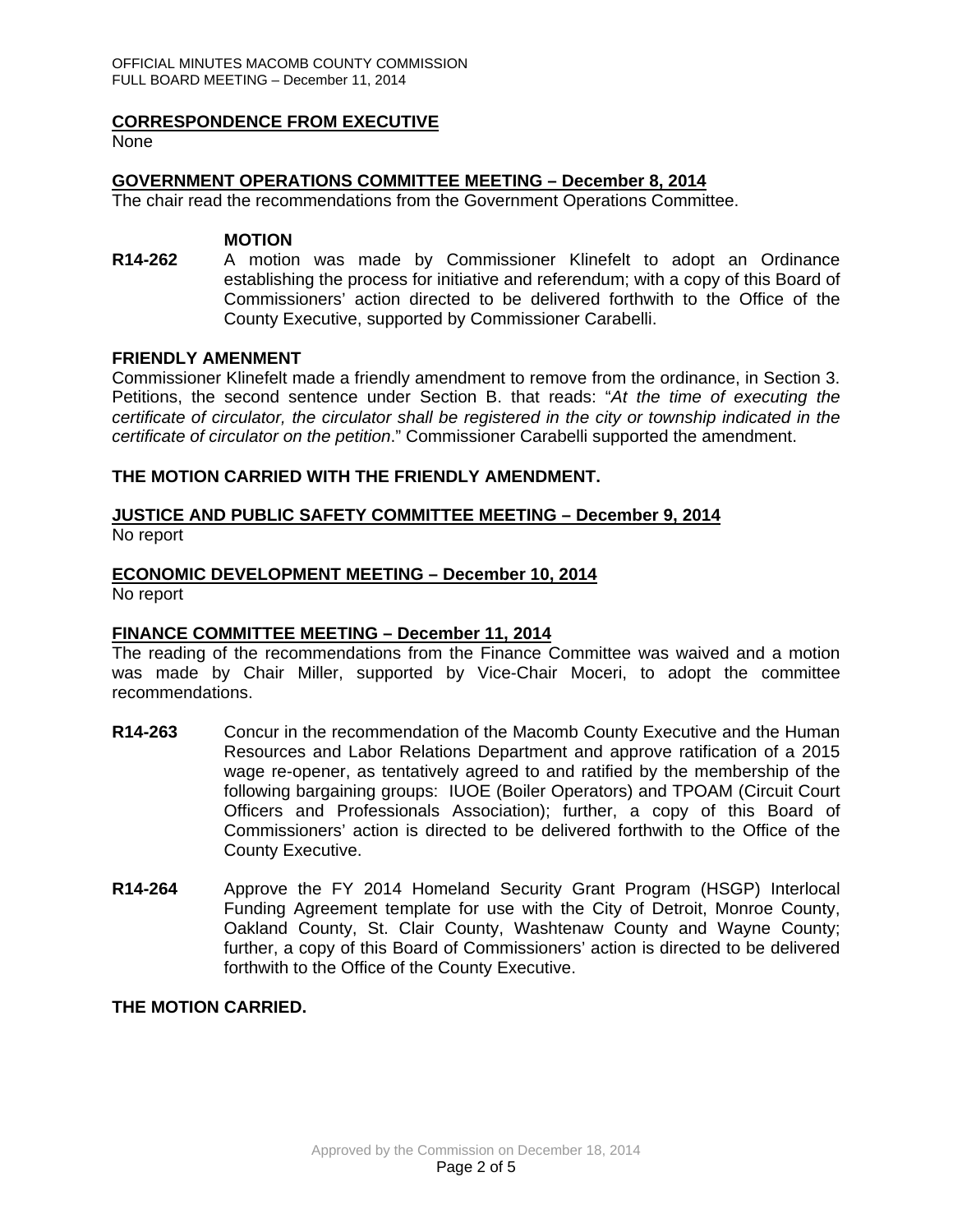# **APPOINTMENTS**

## **MOTION**

A motion was made by Commissioner Miller, to approve the appointments in their entirety, supported by Commissioner Tocco. **THE MOTION CARRIED.** 

## **AREA AGENCY ON AGING 1-B**

#### **Board Chair Appointment with Board Concurrence:**

2 vacancies; 2-year terms, beginning January 1, 2015 through December 31, 2016 (Older Person and Commissioner Representative); 2 applications

**R14-265** Sandra Hann and Commissioner Bob Smith were appointed to the Area Agency on Aging 1-B Board for two-year terms expiring December 31, 2016.

#### **HEALTH DEPARTMENT HEARING BOARD**

#### **Board Chair Appointment with Board Concurrence and Department Nomination with Board Concurrence:**

3 vacancies, 2-year terms, beginning January 1, 2015 through December 31, 2016 (One "Commissioner Representative" position, One "Citizen-at-Large" position, One "Alternate Citizen-at-Large" position); 3 applications

**R14-266** Steve Marino (Commissioner Representative), George Penna (Citizen-at-Large) and Dr. Donald Amboyer (Alternate Citizen-at-Large) were appointed to the Health Department Hearing Board for two-year terms expiring December 31, 2016.

#### **HOSPITAL FINANCE AUTHORITY BOARD**

#### **Board Chair Appointment with Board Concurrence:**

1 vacancy; 5-year term beginning January 1, 2015 through December 31, 2019; 1 application

**R14-267** Commissioner Joe Sabatini was appointed to the Hospital Finance Authority Board for a five-year term expiring December 31, 2019.

#### **RESOLUTIONS**

#### **MOTION**

A motion was made by Commissioner Tocco, to adopt the following resolution, supported by Commissioner Miller:

**R14-268** Amending the Macomb County Human Rights Policy (Res. 2014-193) (offered by Commissioner Miller, recommended by Finance Committee on 12-11-14) Record NO votes: Brown, Carabelli, Sabatini, Sauger, Smith and Vosburg.

**THE MOTION CARRIED.** (Record Carabelli NO vote)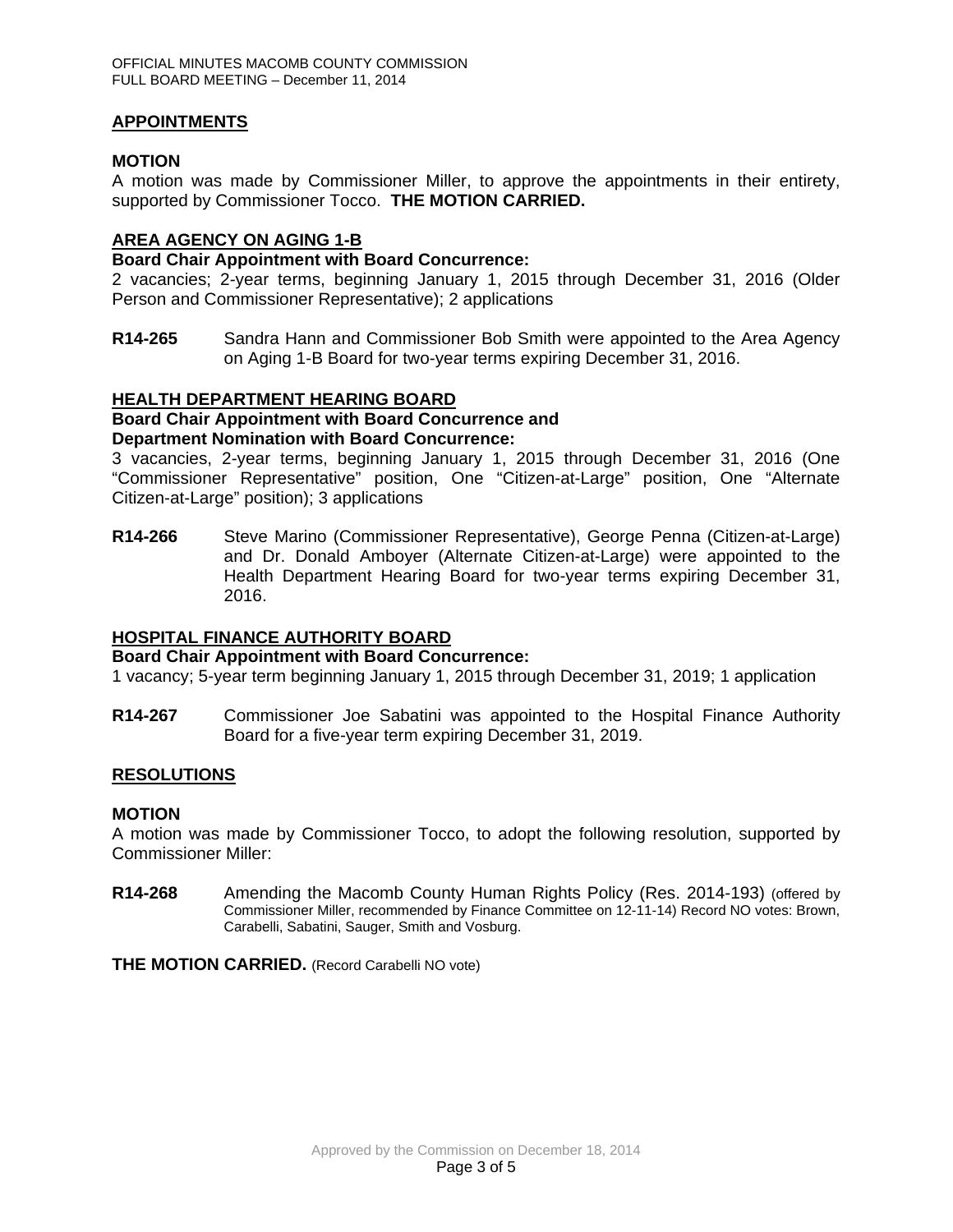# **MOTION**

A motion was made by Commissioner Carabelli, to adopt the following resolution, supported by Commissioner Smith:

**R14-269** Opposing Michigan House Bill 5977 Which Prohibits Local Units of Government from Creating a Community Benefits Ordinance (offered by Commissioner Miller, recommended by Finance Committee on 12-11-14)

# **THE MOTION CARRIED.**

# **PROCLAMATIONS**

# **MOTION**

A motion was made by Commissioner Boyle, to adopt the following Proclamation, supported by Commissioner Sauger.

**R14-270** Commending John Swatosh for His Service at the Suburban Mobility Authority for Regional Transit (SMART) (offered by Boyle; recommended by Economic Development Committee on 12-10-14)

# **THE MOTION CARRIED.**

#### **APPROVE 2015 ORGANIZATIONAL MEETING DATE**

#### **MOTION**

**R14-271** A motion was made by Commissioner Miller, to approve the 2015 Organizational Meeting Date, supported by Commissioner Vosburg. **THE MOTION CARRIED.**

#### **CORRESPONDENCE**

#### **MOTION**

**R14-272** A motion was made by Commissioner Klinefelt, to receive and file the 12-01-14 Letter from President of Macomb County Retirees Association, supported by Commissioner Boyle.

# **THE MOTION CARRIED.**

**NEW BUSINESS** None

**PUBLIC PARTICIPATION** None